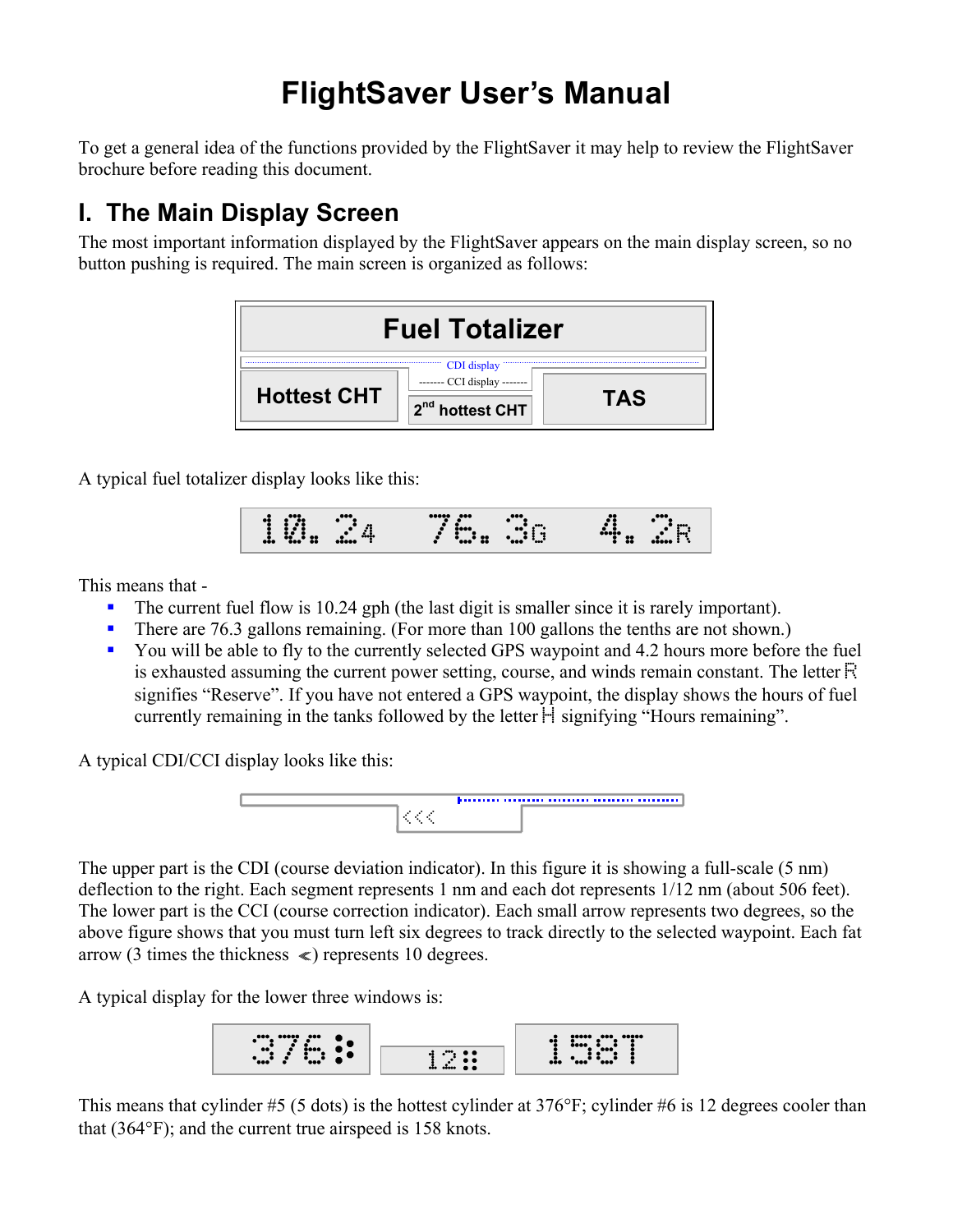# **II. The Buttons**

You control the FlightSaver functions using three buttons:



- The SET button is used to choose among various setup parameters.
- The AUX button is used to switch back and forth between the main and auxiliary data pages
- $\blacksquare$  The MARK button is used to establish bookmarks

The MARK and AUX buttons double as up/down controls to increase/decrease setup parameters.

#### *Entering fuel quantity:*

- 1. **Press the SET button**. The gallons remaining display will be highlighted (reverse video).
- 2. **Press the** ↑ **or** ↓ **button once.** The gallons remaining will change to the full tanks setting previously entered during the installation setup.
- 3. **Press the SET button.** Returns to the normal main screen display.

If you always top off the tanks, that's all you need to remember **(SET,** ↑**, SET)**. If you refuel without filling up to the top, it is only slightly harder:

- 1. **Press the SET button.**
- 2. **Press the** ↑ **or** ↓ **buttons repeatedly to set gallons to desired number.**
- 3. **Press the SET button.**
- 4. **Press the** ↑ **or** ↓ **buttons repeatedly to set tenths of gallons to desired number.**
- 5. **Press the SET button.** Returns to the normal main screen display.

# **III. Go Flying!**

That's all you need to know to start using your new FlightSaver. Of course, there's more to learn. For example the main display page can be customized. Also there is an alternate data page that displays more useful information. But that stuff can wait until you are used to flying with the FlightSaver.

After a few flights, you might want to satisfy your curiosity by viewing the recorded data. You may be surprised at how interesting this information can be. Just press the eject button and the flash card will pop out. It's best to replace it right away with a blank card in case you forget to bring the old one back next time you go flying. To see how to view the recorded data skip ahead to appendix A.

When you are ready to learn the FlightSaver's fine points, read on.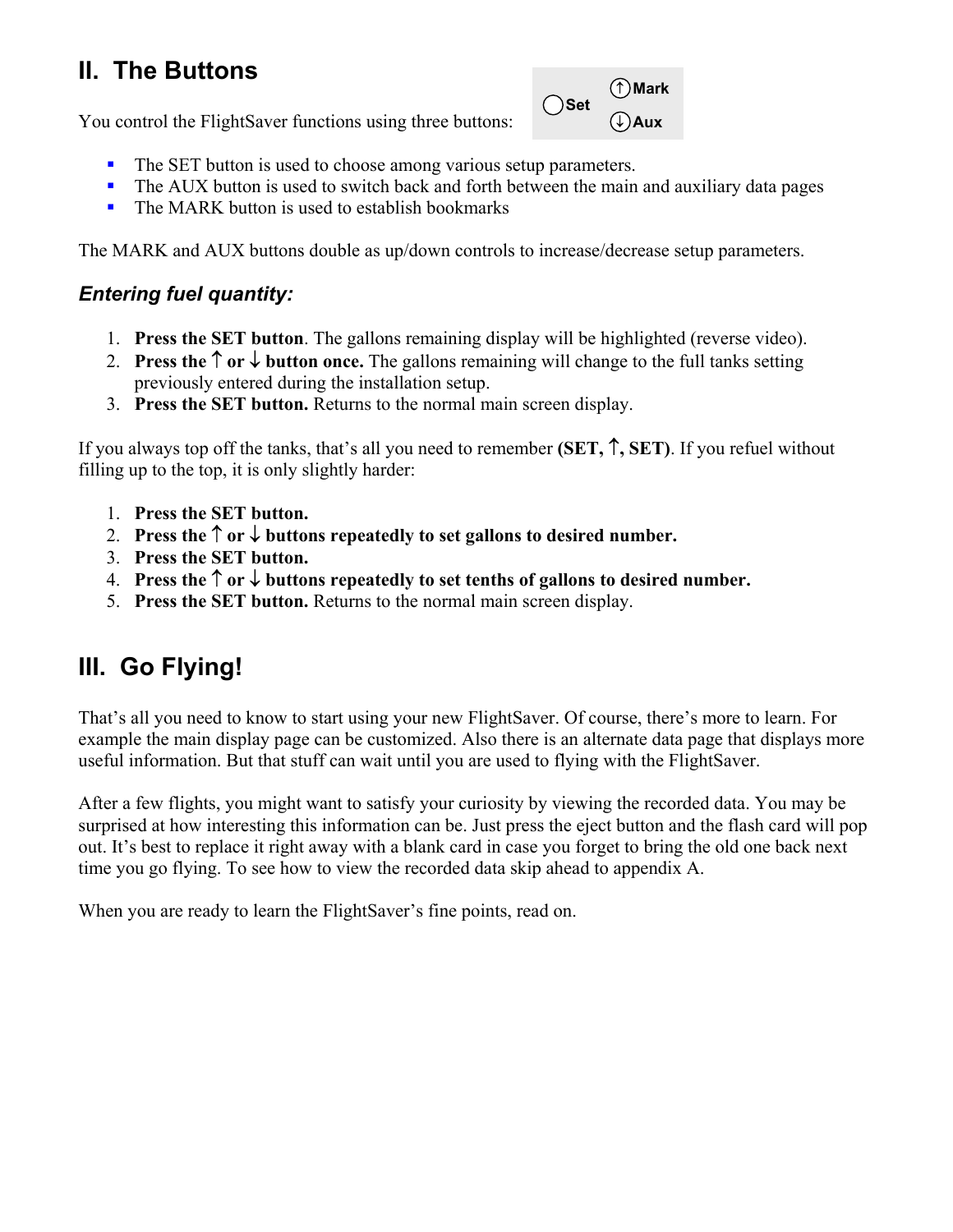# **IV. The SET button**

Pressing the SET button cycles through the setup options of the main screen.

### *A. Gallons*

As mentioned earlier, pressing the SET button once highlights the number of gallons remaining. Then pressing either ↑/↓ button once resets the gallons remaining to the tanks full setting (see installation setup in section VII). Pressing  $\uparrow/\downarrow$  a second time restores the gallons remaining to what it was before the SET button was pressed. Further presses of  $\uparrow/\downarrow$  increment or decrement the gallons remaining by one gallon. (If you hold the  $\uparrow/\downarrow$  button down for a few seconds the value will start changing more quickly.)

### *B. Tenths of a Gallon*

Pressing SET again highlights the tenths of a gallon remaining. Pressing ↑/↓ increments or decrements the gallons remaining by 0.1 gallons.

Note: If you are adjusting the gallons remaining to a value above 99.9 gallons you will notice the procedure is slightly different. In step A above each button push will increment by 10 gallons and in step B each button push will increment by one gallon. Tenths of a gallon are not displayed in this case.

### *C. Fuel reserve*

Pressing SET again highlights the fuel reserve window. Then pressing ↑/↓ allows you to select one of the following choices:

- *Hours remaining*. The number (followed by  $\frac{1}{2}$  to indicate hours remaining) tells you how long the engine will continue to run before fuel is exhausted assuming the current power setting, course, and winds remain constant.
- *Hours of reserve.* The number (followed by  $\ddot{\mathbb{R}}$  to indicate hours of reserve) tells you how long, after reaching the currently selected GPS waypoint, the engine will continue to run before fuel is exhausted assuming the current power setting, course, and winds remain constant. If no waypoint has been selected, the display reverts to hours remaining.
- **Percent power.** The number (followed by  $\ddot{x}$ ) is simply a multiple of the fuel flow. (The multiple is adjustable in the installation setup). This is a very accurate method of computing percent power for lean-of-peak (LOP) operations. If you cruise ROP, this display will have little value.
- *All*. The fuel reserve window will rotate among the three choices above every three seconds. (Each value is displayed for one second).

### *D. 2nd hottest CHT*

Pressing SET again highlights the  $2<sup>nd</sup>$  hottest CHT window (perhaps more appropriately called the miscellaneous temperatures window). Then pressing  $\uparrow/\downarrow$  allows you to select one of the following choices:

- $2^{nd}$  *2<sup>nd</sup> hottest CHT*. This display tells you how many degrees cooler the second hottest cylinder is than the hottest (in °F). The temperature difference is followed by from one to six dots indicating which cylinder is the second hottest. A higher than usual value here is often the first sign of a cylinder problem. (The hottest CHT is still below alarm limits but is rising faster than the remaining cylinders.)
- *Oil temperature*. Followed by the letter <u>L</u> indicating oi**L** temperature (in °F).
- *Outside air temperature*. Followed by the letter  $\hat{A}$  indicating Air temperature (in  ${}^{\circ}$ F).
- **All**. This window will rotate among the three choices above every three seconds. (Each value is displayed for one second).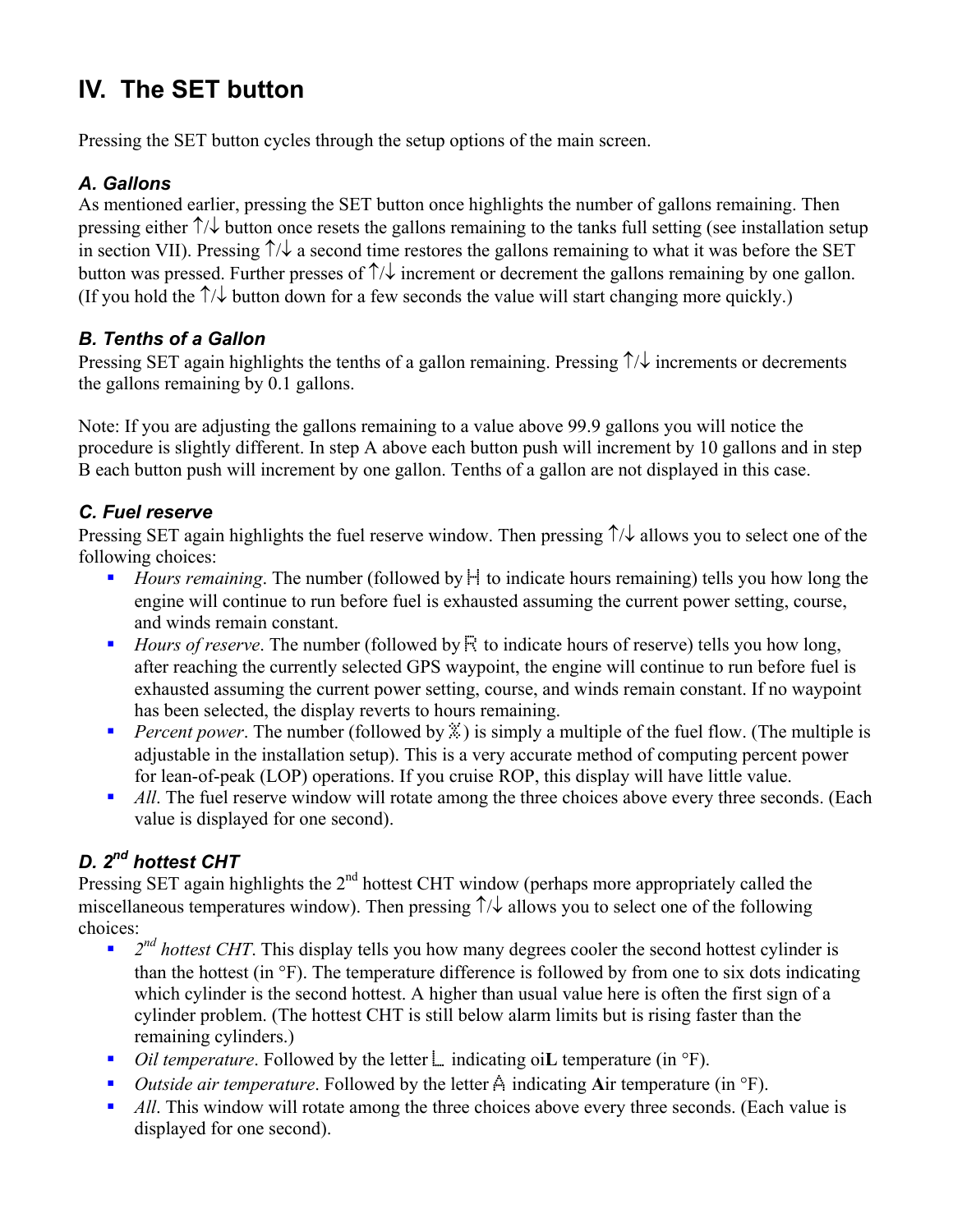#### *E. TAS window*

Pressing SET again highlights the TAS window. Then pressing ↑/↓ allows you to select one of the following five choices:

- *TAS (in knots).* Followed by the letter  $\overline{T}$  indicating **True** air speed. This is computed using the pitot-static system inputs and the outside air temperature. The pitot pressure is calibrated using GPS data whenever the conditions allow (constant fuel-flow, constant altitude, and a few large heading changes).
- **Ground speed. Computed from GPS data. Followed by the letter**  $\mathbb{K}$  **indicating Knots. If the GPS** data is not available for some reason, the system voltage is displayed instead.
- *Time-of-day (UTC or GMT)*. Followed by the letter  $\overline{Z}$  indicating **Z**ulu time. The time displayed is the time used for the flight data time stamps. Normally only hours and minutes are displayed, but when this field is highlighted, minutes and seconds are displayed instead. You can set the time from the installation setup menu or from the GPS data if it is available.
- **System voltage.** Followed by the letter  $\vee$  indicating Volts. If the system voltage goes below 12 volts (indicating that the charging system is not working properly) then the system voltage is shown blinking (one second on, one second off) to make sure it gets your attention. Also below 12 volts, the system voltage is always shown even if you have selected one of the other four choices for this window. Below about 10.5 volts the data files are closed for safety and the data recording functions are suspended. (A small dot in the far upper right corner of the display indicates that the FlightSaver has entered this mode.) However the display functions continue to operate normally as long as the system voltage remains above 8 volts.
- **All**. This window will rotate among the four choices above every four seconds (each value is displayed for one second).

# **V. The AUX button**

Pressing the AUX button switches the display to the auxiliary data screen. Pressing the AUX button again switches the display back to the main display screen. In the setup mode (i.e. a main screen item is highlighted) the AUX button (also labeled  $\downarrow$ ) decreases the value of the highlighted item. The auxiliary data screen shows three lines of information:

**Line 1: Altitude (all information is in thousands of feet).** A typical display looks like:

7.34A 7.28P 8.19D .23^

This means that:

- The **A**bsolute altitude (from GPS data) is 7,340 feet.
- The **Pressure altitude is 7280 feet.**
- The **D**ensity altitude is 8190 feet.
- The vertical speed is  $+230$  feet/minute

#### *Line 2: 2nd hottest CHT window*

This window displays all the information that you can choose to display in the 2<sup>nd</sup> hottest CHT window, except the information that is currently selected for that window in the main screen. In addition the Hobbs time and TIS (time-in-service) is shown on this line (those two timers are shown alternately every two seconds). For example if the  $2<sup>nd</sup>$  hottest CHT is the current selection, a typical display looks like:

| 103A -    | - 2071 | -1236.8 Hobs  |                   |
|-----------|--------|---------------|-------------------|
| 103A 207L |        | $-1077.3$ TIS | (2 seconds later) |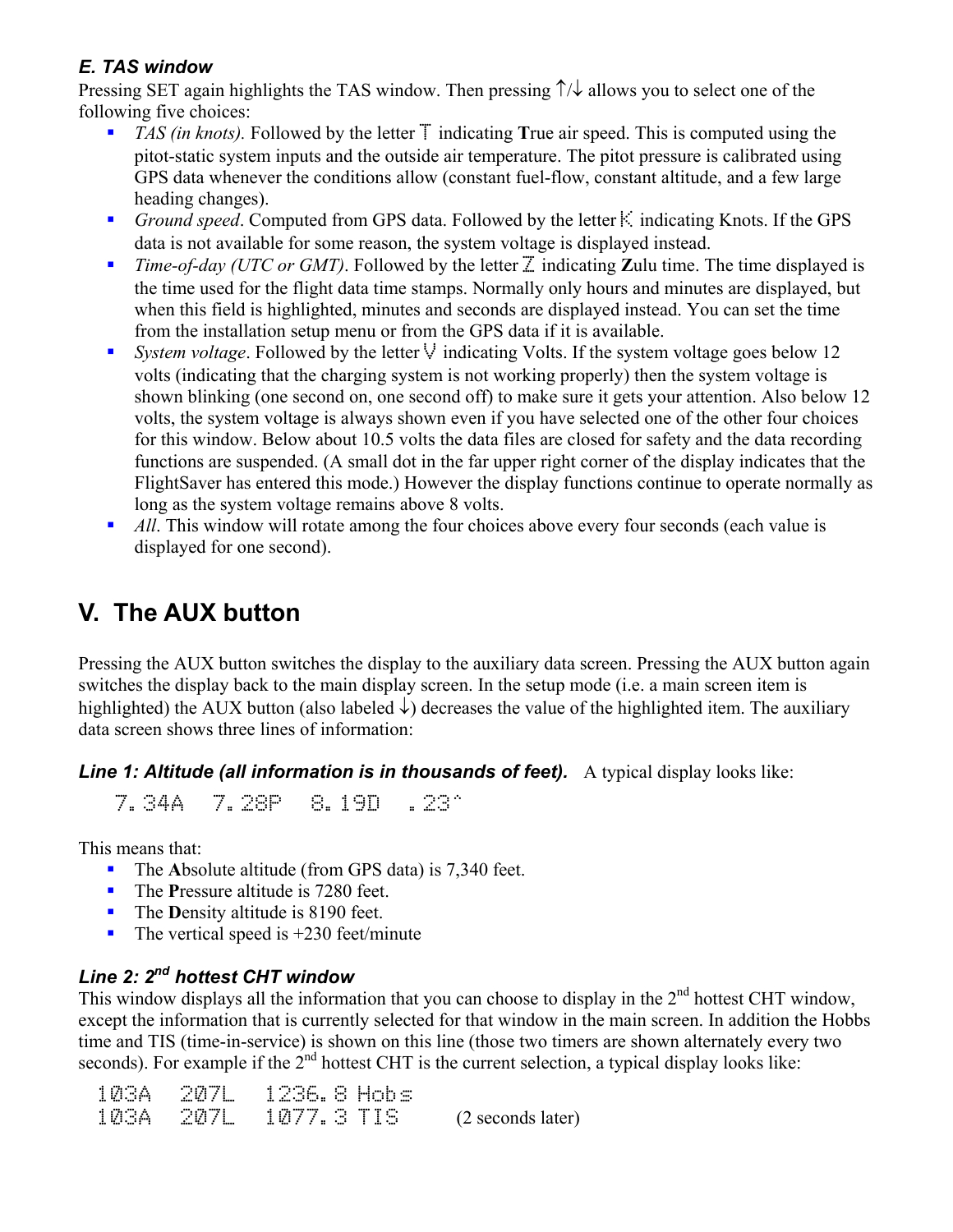This means that:

- The outside Air temperature is 103°F
- The oi**L** temperature is 207°F
- $\blacksquare$  The Hobbs time is 1236.8 hours
- The Time-in-service is 1077.3 hours

The password and procedure to reset the TIS/Hobbs times are given only to the original FlightSaver purchaser to prevent renters from unscrupulously changing the Hobbs clock. If you have no use for the usual Hobbs or TIS functions, you can choose to have the either or both of those timers reset to zero at the beginning of every flight so that they may be used as flight timers. Regardless of how they are setup to reset the TIS timer runs only when the CAS is greater than 27 mph and the Hobbs timer runs either when the master switch is on or when the fuel flow is greater than .05 gph (your choice).

#### *Line 3: TAS window*

This window displays all the information that you can choose to display in the TAS window. Some of the information is shown alternately every two seconds. A typical display looks like:

|          |      | - 1470 |                            |
|----------|------|--------|----------------------------|
| 15:25:20 | 172K |        | $168T$ (two seconds later) |

This means that:

- The time is 15 hours, 25 minutes, 18 seconds GMT
- $\blacksquare$  The system voltage is 13.29 Volts
- The CAS (Calibrated Air Speed) is 147 knots
- The ground speed is 172 knots
- The TAS (True Air Speed) is 168 knots

### **VI. The MARK button**

The MARK button has three different functions depending on the FlightSaver's mode:

#### *A. Bookmark*

When the main display screen is shown, pressing the MARK button saves a bookmark time stamped with the current time. For a few seconds the display will show  $\mathbb{B}$ cokmark Alpha Saved. The next time you press MARK the display will show Book mark Beta Saved, and bookmark Zulu will be saved after the  $26<sup>th</sup>$  time. After bookmark Zulu the sequence begins over again at Alpha. These bookmarks are shown as vertical dashed lines in the FlightSaver data displays with the bookmark letter identified at the top end of the line. Bookmarks are also associated with the FlightSaver's voice recording functions described later.

#### *B. Altitude alert*

When the alternate data page is visible, pressing the MARK button marks the current altitude as the altitude alert set point. The display immediately switches to the main display screen to indicate that the altitude has been marked. In the main display, the TAS window will flash "ALT" whenever you have deviated from the marked altitude by more than the preset limit. You will also hear a single altitude warning through the headsets (in your own voice if you have prerecorded the voice warnings). The ALT will continue to flash until you have intercepted your original altitude. If it is flashing because you have begun to climb or descend to a new assigned altitude, press any button to cancel the alert function. If you return to the auxiliary display screen (with the AUX button) you can tell if the altitude alert function is enabled because the density altitude display (just to the right of the pressure altitude) will be replaced by an up or down arrow followed by the number of feet you must climb or descend to reach the marked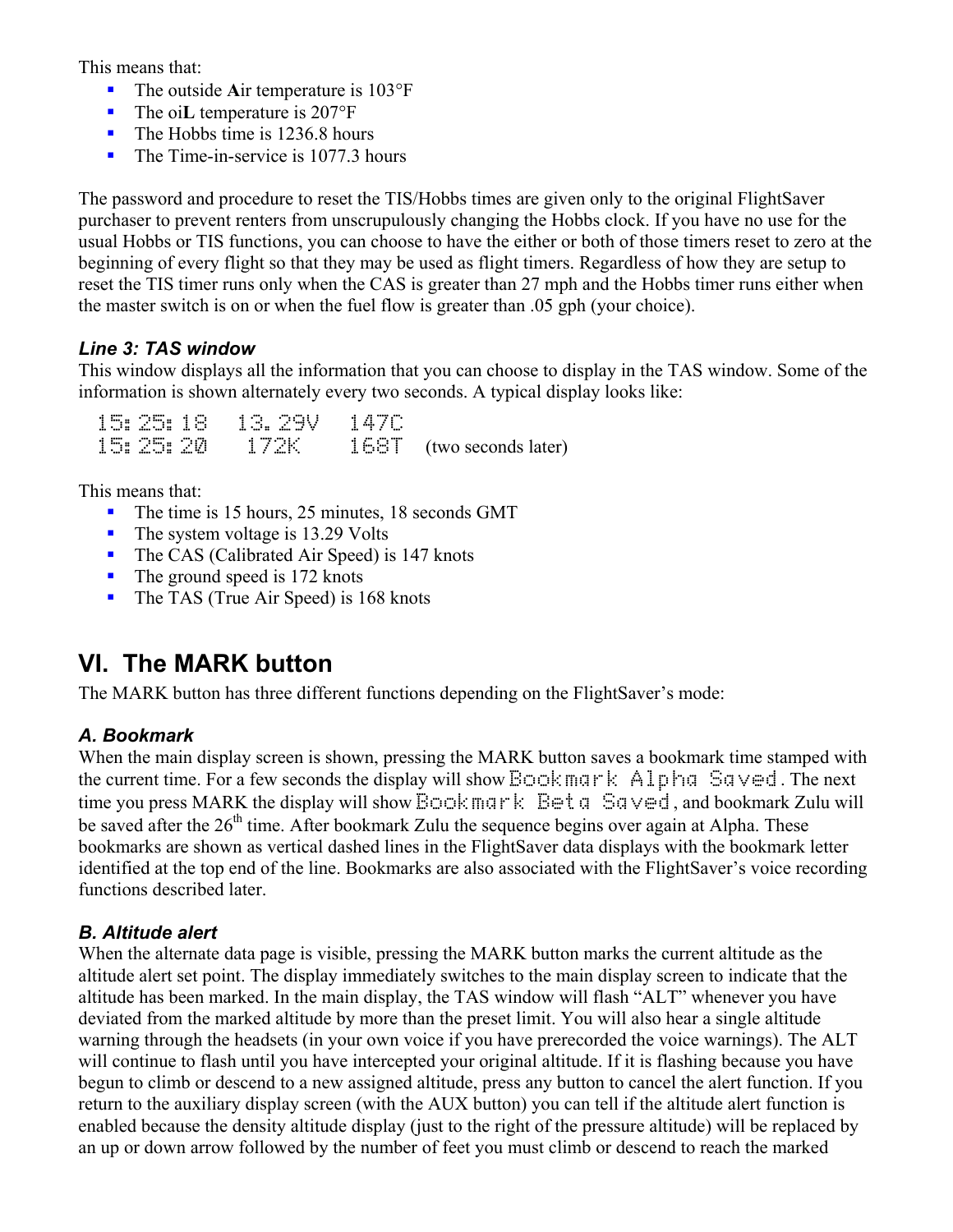altitude. Pressing MARK when the alert is already enabled will disable it and the density altitude display will reappear.

#### *C. Up arrow*

In the setup mode (i.e. a main screen item is highlighted) the MARK button (also labeled  $\uparrow$ ) increases the value of the highlighted item.

### **VII. The installation setup menu.**

Except for perhaps the first one or two items, these settings are usually adjusted just once after the FlightSaver is installed. You enter the installation setup by pressing ALT followed by SET. Pressing SET again will proceed to the next setup item. If you have selected the setup menu accidentally, just ignore it as it will disappear on its own if you don't do anything for five seconds.

Bright: 5

The first setup item is the display brightness. The values range from 1 (dim) to 5 (bright). Simply press the ↑/↓ buttons until the display is at the most comfortable setting. The values change in a circular fashion, so increasing from 5 changes to 1. During the day you will find that 5 is always the best. Brightness is the only setting that is not remembered when you turn off the FlightSaver. When you turn the FlightSaver back on, it returns to full brightness.

AltLim: 200

This is the deviation limit for the altitude alert function. Once the alert function is enabled, an altitude warning is given when you deviate from the marked altitude by the number of feet specified by this parameter. When you press the  $\uparrow/\downarrow$  buttons this value changes in steps of 10 feet. The allowed values range from 10 to 1000 feet.

Full: 80G

This is the factory default for full tanks. Press the  $\uparrow/\downarrow$  buttons until this reads the number of useable gallons of fuel your airplane can hold. Press SET again and you will see:

CAL: 4150

This is the default calibration factor for the fuel flow transducer (in pulses per tenth gallon). Press the  $\uparrow/\downarrow$ button to increment/decrement this value in steps of 50 (coarse adjustment). The fuel flow display is immediately updated using the new calibration factor. (Note that increasing the cal factor decreases the fuel flow reading.) If you have another fuel flow gauge adjust the cal factor so that the FlightSaver's fuel flow agrees with your fuel flow gauge. It's best to do this during a full power climb. If you don't have a fuel flow gauge, adjust the cal factor during cruise so that it agrees with your flight planning value for cruise fuel consumption. After completing this coarse adjustment, press SET again and the CAL will change to lower case:

cal: 4150

Now pressing the ↑/↓ buttons will increment/decrement this value in steps of one (fine adjustment). For the fine adjustment you need to take a long flight (the longer the better). Stops in the middle are ok as long as you don't refuel. At the beginning and at the end of the flight, top the tanks carefully on a level